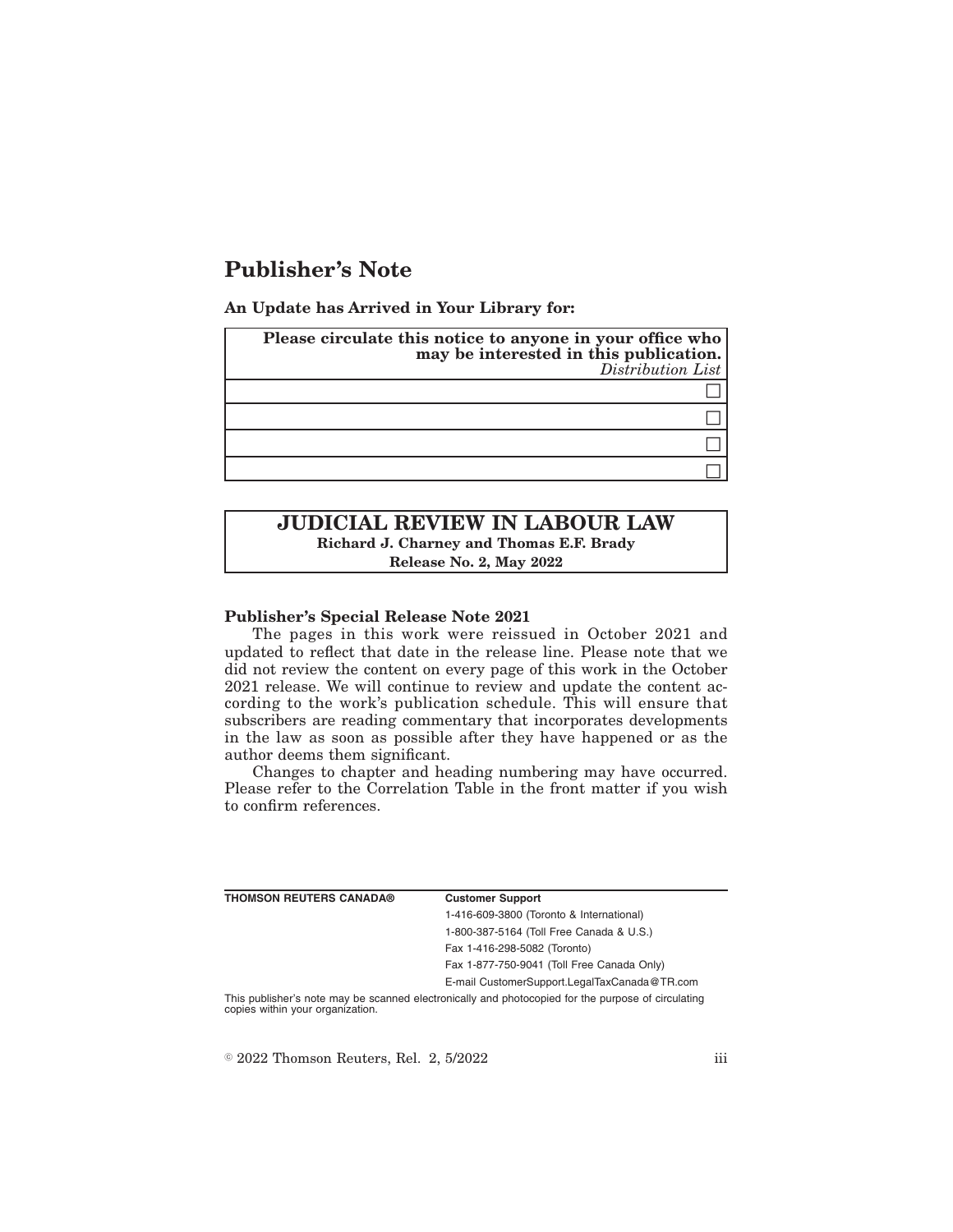This award-winning looseleaf service provides a comprehensive overview of what the courts have done, and are currently doing, when confronted with applications for judicial review of decisions made by labour tribunals. It discusses current case law from all Canadian jurisdictions and includes a discussion of the procedure and remedies available.

#### **What's New in this Update:**

This release features the addition of case digests to Appendix A: New Developments relating to the judicial review of labour relations board decisions, arbitration decisions and statutory adjudications between July 29 and December 31, 2021. This release also updates Appendix SLL: Selected Legal Literature and Appendix WP: Words and Phrases to December 31, 2021. Finally, two new articles have been added to Appendix RA: Related Articles.

### **Highlights:**

**NEW DEVELOPMENTS —** In *UFCW, Local 1400 v. P& Milling Group*, the union filed grievances against the employer's refusal to pay sick leave to employees absent from work because of self-isolation requirements due to COVID-19. The arbitrator denied the grievances on the basis that the denial of sick leave was consistent with the plain reading of the Sick Leave Program in the collective agreement. The Saskatchewan Court of Queen's Bench allowed the unions application for judicial review. The arbitrator's decision that "sick leave" did not include innocent absences by reasons of mandated quarantines was unreasonable. The definition of "sick" in the collective agreement must be remedial, purposive and informed by real world circumstances.

**RELATED ARTICLES —** The article *Tribunal Expertise in Judicial Review: A Conceptual Purgatory*, by – Andrea A. Cole and Michelle Flaherty, has been added to Appendix RA. The February 2019 article seeks to reconcile the theoretical importance of administrative tribunals' expertise and the lack of direction from courts regarding how such expertise should be assessed on judicial review – including in relation to labour arbitrations. The article discusses the Supreme Court of Canada's decision in *Edmonton (City) v. Edmonton East (Capilano) Shopping Centres Ltd.* in relation to the practical realities faced by reviewing courts, counsels and tribunal administrators.

**RELATED ARTICLES —** The article *Reasons First: Post-Vavilov Considerations for Tribunal Participation on Judicial Review*